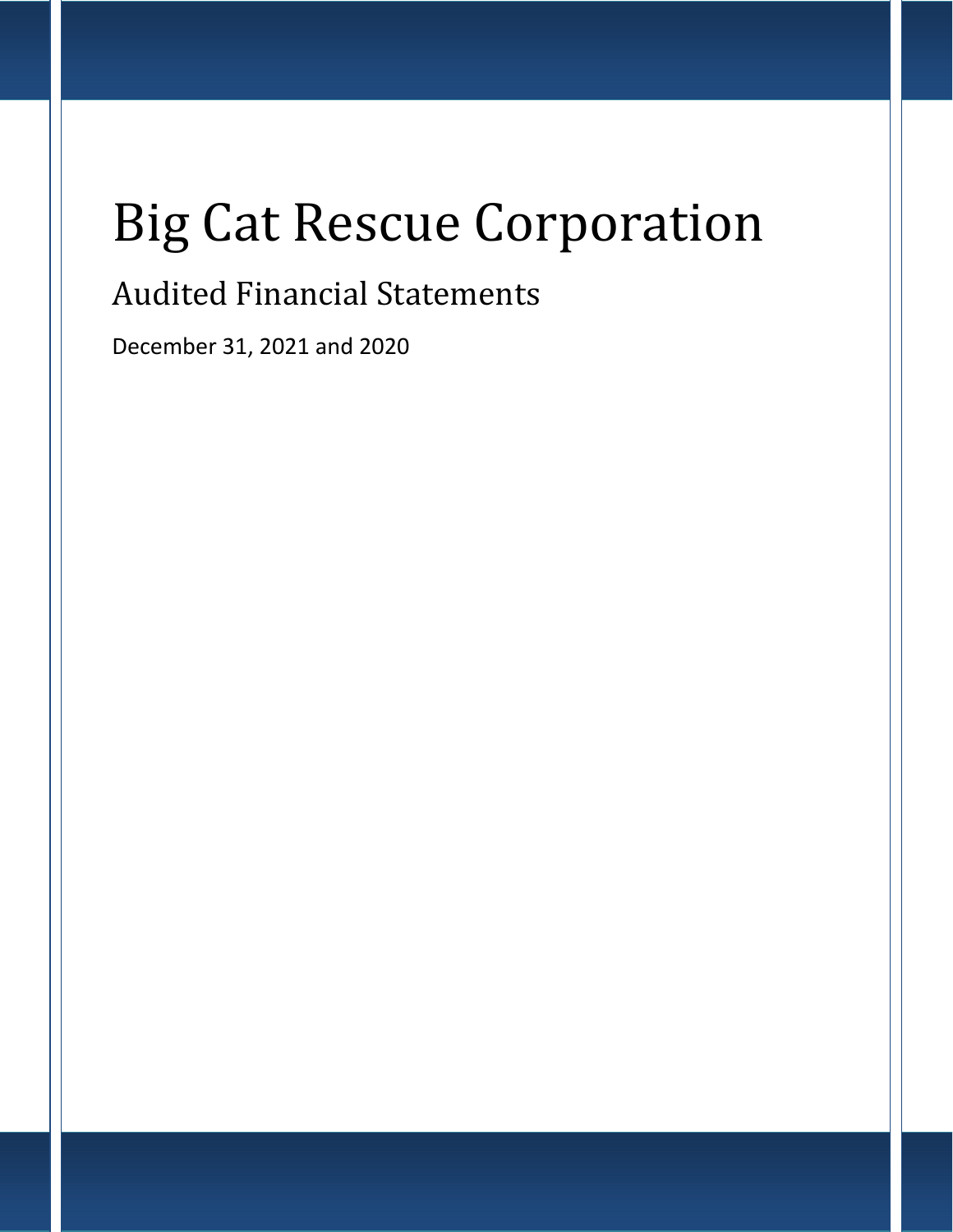### **Contents**

| <b>Independent Auditors' Report</b>                | $3 - 4$  |
|----------------------------------------------------|----------|
| <b>Financial Statements</b>                        |          |
| <b>Statements of Financial Position</b>            |          |
| Statements of Activities and Changes in Net Assets | 6        |
| <b>Statements of Functional Expenses</b>           | 7        |
| <b>Statements of Cash Flows</b>                    |          |
| Notes to Financial Statements                      | $9 - 20$ |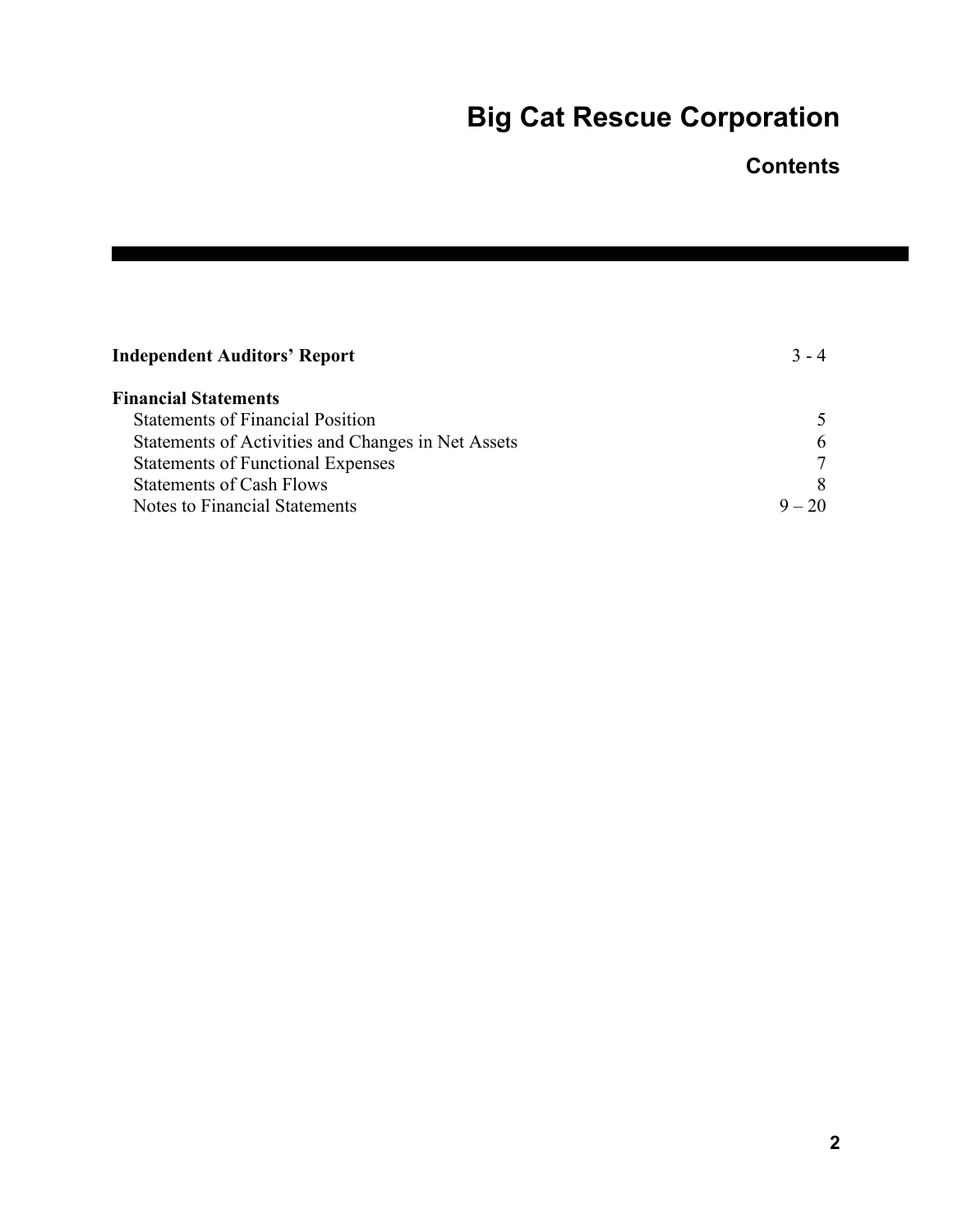

### **Independent Auditors' Report**

To the Board of Directors Big Cat Rescue Corporation,

We have audited the accompanying financial statements of Big Cat Rescue Corporation (the Organization), which comprise the statements of financial position as of December 31, 2021 and 2020, and the related statements of activities and cash flows for the years then ended, and the related notes to the financial statements.

#### **Management's Responsibility for the Financial Statements**

Management is responsible for the preparation and fair presentation of these financial statements in accordance with accounting principles generally accepted in the United States of America; this includes the design, implementation, and maintenance of internal control relevant to the preparation and fair presentation of financial statements that are free from material misstatement, whether due to fraud or error.

#### **Auditor's Responsibility**

Our responsibility is to express an opinion on these financial statements based on our audits. We conducted our audit in accordance with auditing standards generally accepted in the United States of America. Those standards require that we plan and perform the audit to obtain reasonable assurance about whether the financial statements are free of material misstatement.

An audit involves performing procedures to obtain audit evidence about the amounts and disclosures in the financial statements. The procedures selected depend on the auditors' judgment, including the assessment of the risks of material misstatement of the financial statements, whether due to fraud or error. In making those risk assessments, the auditors consider internal control relevant to the Organization's preparation and fair presentation of the financial statements in order to design audit procedures that are appropriate in the circumstances, but not for the purpose of expressing an opinion on the effectiveness of the Organization's internal control. Accordingly, we express no such opinion. An audit also includes evaluating the appropriateness of accounting policies used and the reasonableness of significant accounting estimates made by management, as well as evaluating the overall presentation of the financial statements.

We believe that the audit evidence we have obtained is sufficient and appropriate to provide a basis for our audit opinion.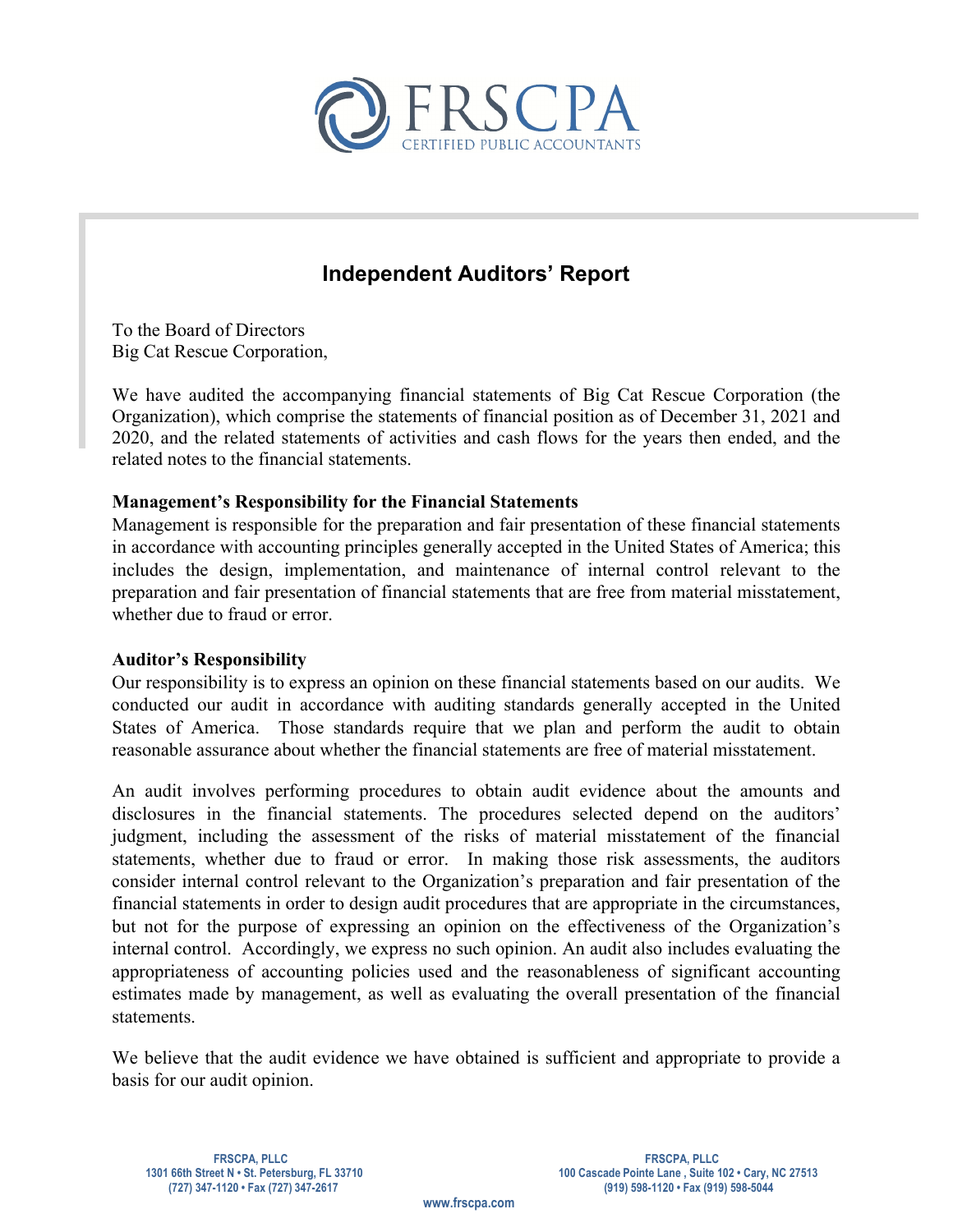#### **Opinion**

In our opinion, the financial statements referred to above present fairly, in all material respects, the financial position of the Organization, as of December 31, 2021 and 2020, and the changes in its net assets and cash flows for the years then ended are in accordance with accounting principles generally accepted in the United States of America.

SCAA, PLLC

St. Petersburg, Florida March 24, 2022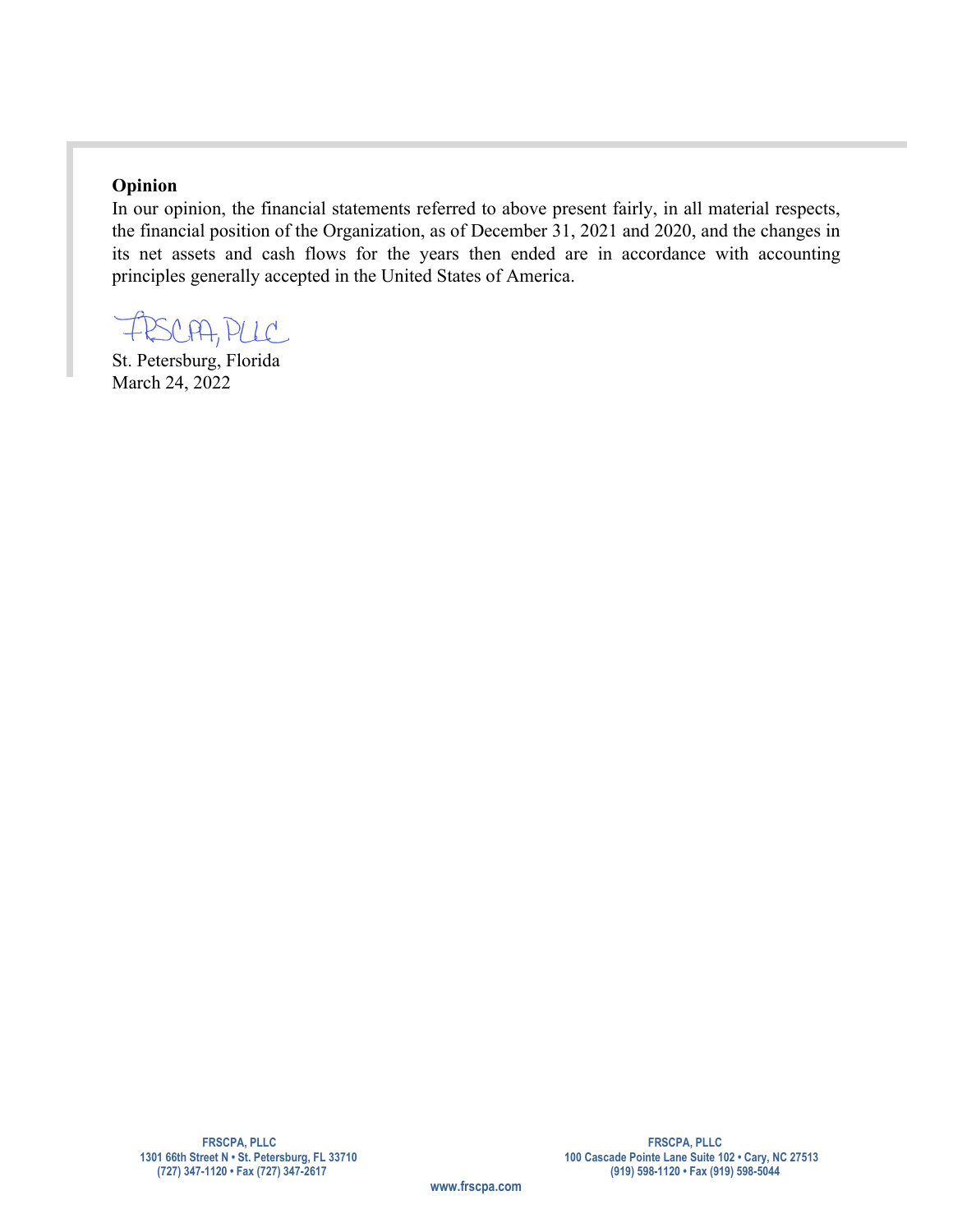### **Statements of Financial Position December 31, 2021 and 2020**

|                                                       | 2021                  | 2020            |
|-------------------------------------------------------|-----------------------|-----------------|
|                                                       |                       |                 |
| <b>ASSETS</b>                                         |                       |                 |
| <b>Current Assets</b>                                 |                       |                 |
| Cash and cash equivalents                             | S<br>6,682,330        | 6,053,728<br>S. |
| Cash, board-designated reserve                        | 631,382               | 620,382         |
| Certificates of deposit                               | 309,580               | 412,513         |
| Current portion of mortgages receivable               | 6,524                 | 4,286           |
| Investments                                           | 813,985               | 93,313          |
| Grants and contributions receivable                   | 118,137               | 226,379         |
| Inventory                                             | 64,339                | 96,143          |
| <b>Total current assets</b>                           | 8,626,277             | 7,506,744       |
| Beneficial interest in endowment funds held by others | 1,089,505             | 985,889         |
| Mortgages receivable, less current portion            | 315,849               | 239,347         |
| Other real estate owned                               | 1,898,151             | 1,972,797       |
| Property and equipment, net                           | 4,146,763             | 4,263,804       |
|                                                       |                       |                 |
| <b>Total assets</b>                                   | \$16,076,545          | \$14,968,581    |
| <b>LIABILITIES AND NET ASSETS</b>                     |                       |                 |
|                                                       |                       |                 |
| <b>Current Liabilities</b>                            |                       |                 |
| Accounts payable and accrued expenses                 | $\mathbf S$<br>36,329 | \$<br>94,044    |
| <b>Total current liabilities</b>                      | 36,329                | 94,044          |
|                                                       |                       |                 |
| <b>Total liabilities</b>                              | 36,329                | 94,044          |
| <b>Net assets:</b>                                    |                       |                 |
| <b>Without Donor Restrictions:</b>                    |                       |                 |
| Undesignated                                          | 14,319,329            | 13,268,266      |
| Designated by board for operations                    | 500,000               | 500,000         |
| Designated by board for wall fund                     | 131,382               | 120,382         |
| Total net assets without donor restrictions           | 14,950,711            | 13,888,648      |
| <b>With Donor Restrictions</b>                        | 1,089,505             | 985,889         |
| <b>Total net assets</b>                               | 16,040,216            | 14,874,537      |
| <b>Total liabilities and net assets</b>               | \$16,076,545          | \$14,968,581    |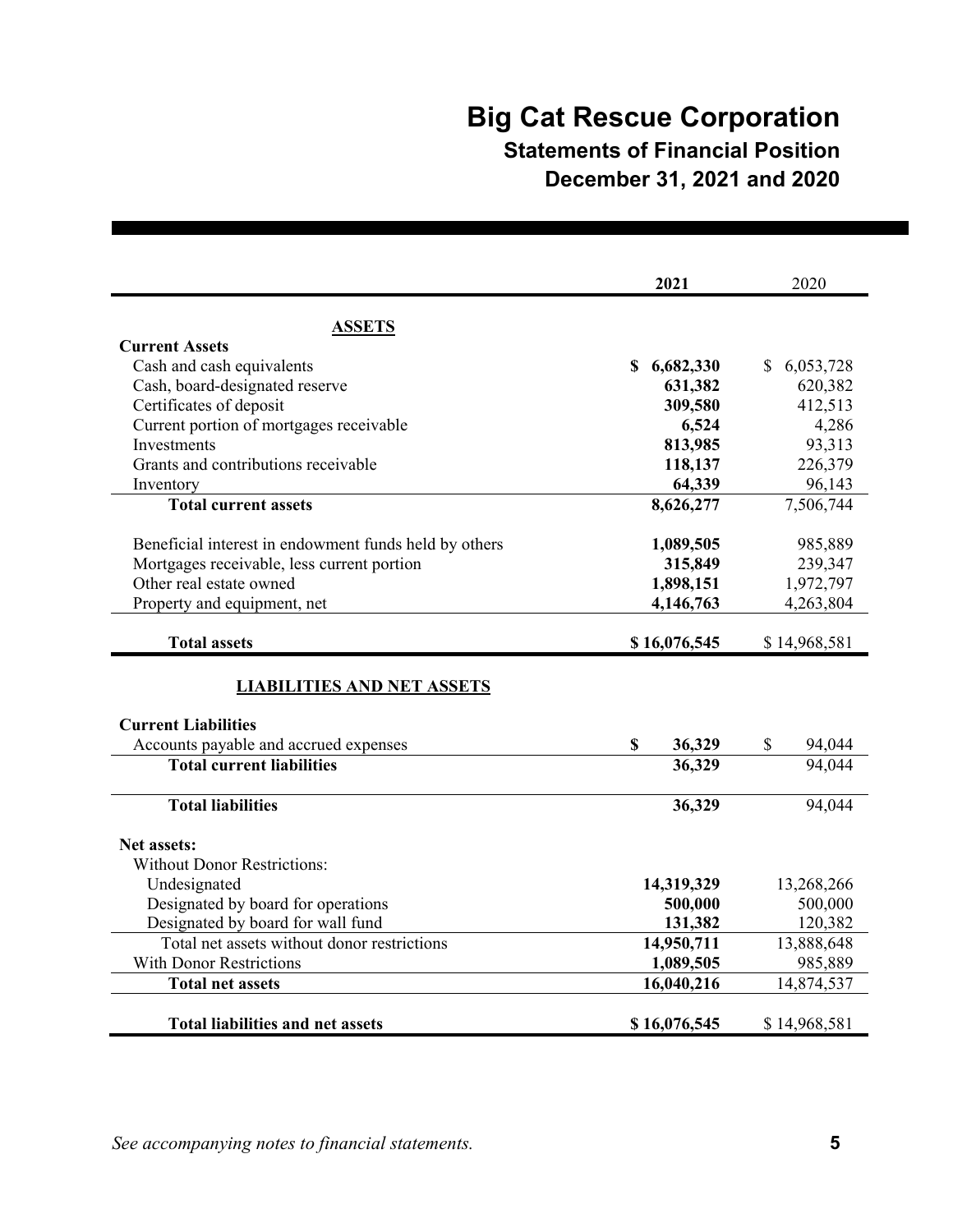### **Statement of Activities and Changes in Net Assets Year ended December 31, 2021 (with comparative totals for 2020)**

|                                            |                                         |                                      |              | <b>Total</b> |
|--------------------------------------------|-----------------------------------------|--------------------------------------|--------------|--------------|
|                                            | Without<br>Donor<br><b>Restrictions</b> | With<br>Donor<br><b>Restrictions</b> | 2021         | 2020         |
| <b>Support and Revenue:</b>                |                                         |                                      |              |              |
| Contributions and grants                   | \$<br>2,303,851                         | $\mathbf S$                          | \$2,303,851  | \$2,679,583  |
| Educational tours and activities           |                                         |                                      |              | 294,867      |
| <b>Bequests</b>                            | 286,153                                 |                                      | 286,153      | 220,121      |
| In-kind services and contributions         | 60,359                                  |                                      | 60,359       | 55,178       |
| Special events (net of expenses of \$0 and |                                         |                                      |              |              |
| \$93)                                      | 21,767                                  |                                      | 21,767       | 19,389       |
| Rental income                              | 15,963                                  |                                      | 15,963       | 15,349       |
| Investment income                          | 570,672                                 | 149,074                              | 719,746      | 663,109      |
| Gift shop (net of cost of goods sold of    |                                         |                                      |              |              |
| \$86,004 and \$188,476)                    | 33,531                                  |                                      | 33,531       | 95,798       |
| Other income                               | 183,885                                 |                                      | 183,885      | 468,354      |
| Support and revenue before releases        | 3,476,181                               | 149,074                              | 3,625,255    | 4,511,748    |
| Net assets released from restrictions      | 45,458                                  | (45, 458)                            |              |              |
| <b>Total support and revenue</b>           | 3,521,639                               | 103,616                              | 3,625,255    | 4,511,748    |
| <b>Expenses:</b>                           |                                         |                                      |              |              |
| Program services                           | 2,142,273                               |                                      | 2,142,273    | 2,630,472    |
| Management and general                     | 270,984                                 |                                      | 270,984      | 235,854      |
| Fundraising                                | 46,319                                  |                                      | 46,319       | 59,348       |
| <b>Total expenses</b>                      | 2,459,576                               |                                      | 2,459,576    | 2,925,674    |
| Increase in net assets                     | 1,062,063                               | 103,616                              | 1,165,679    | 1,586,074    |
| Net assets, beginning of year              | 13,888,648                              | 985,889                              | 14,874,537   | 13,288,463   |
| Net assets, end of year                    | \$14,950,711                            | \$1,089,505                          | \$16,040,216 | \$14,874,537 |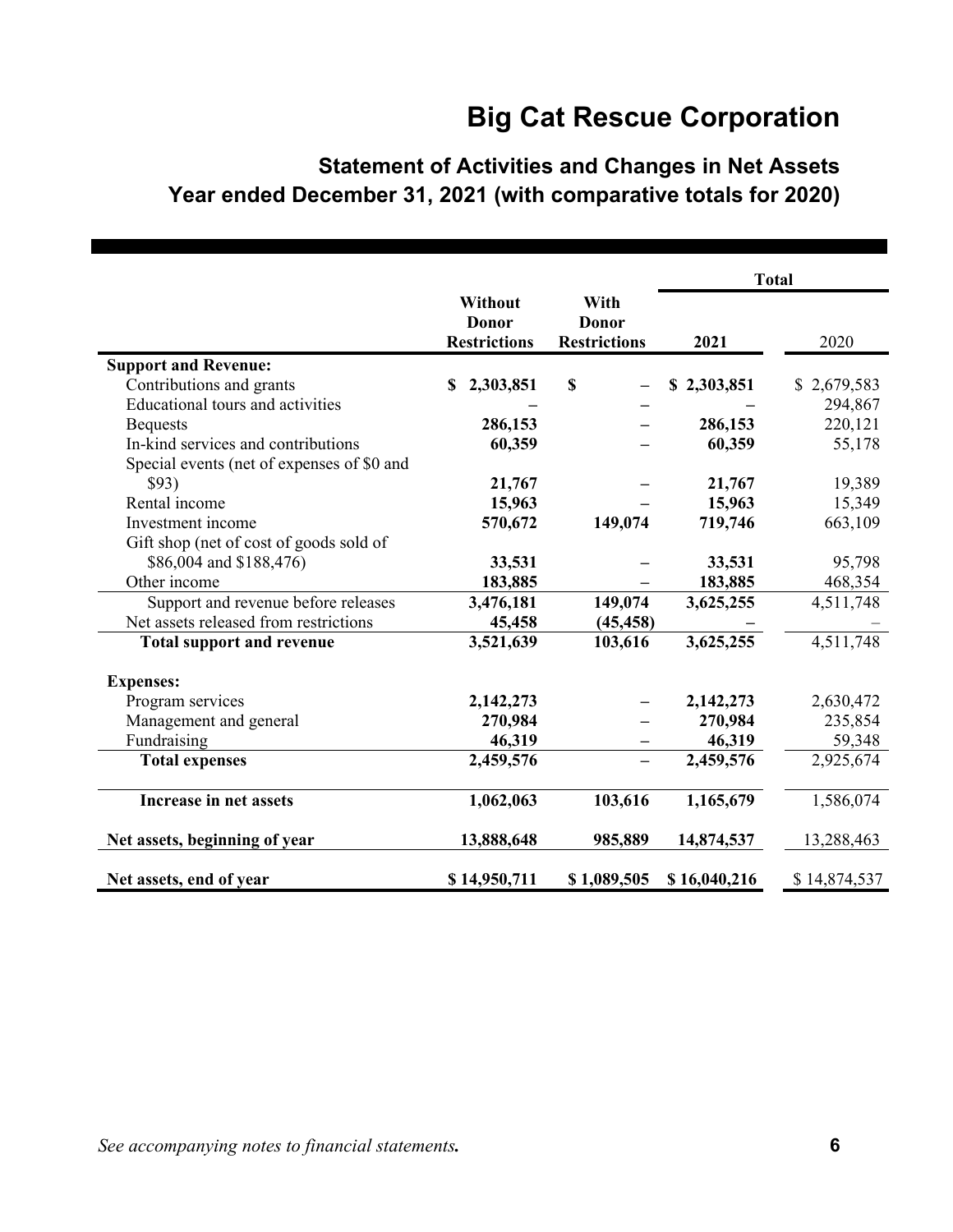### **Statements of Functional Expenses Year ended December 31, 2021 (with comparative totals for 2020)**

|                                         |                       |                                    | <b>Program Services</b>  |                          |                          | Supporting services      |                                |              |                         |
|-----------------------------------------|-----------------------|------------------------------------|--------------------------|--------------------------|--------------------------|--------------------------|--------------------------------|--------------|-------------------------|
|                                         |                       |                                    | In Situ                  |                          | Management               |                          | Cost of                        |              |                         |
|                                         | Animal                |                                    | Conservation             | Total                    | and                      |                          | goods                          | <b>Total</b> | Total                   |
|                                         | Care                  | Advocacy                           | Grants                   | Program                  | General                  | Fundraising              | sold                           | 2021         | 2020                    |
| Conferences, conventions, and meetings  | 7,105<br><sup>S</sup> | \$<br>$\equiv$                     | \$<br>$\equiv$           | 7,105<br>\$.             | \$.                      | \$<br>$\equiv$           | \$<br>$\overline{\phantom{0}}$ | \$.<br>7,105 | <sup>\$</sup><br>13,227 |
| Contributions                           | 7,201                 | $\overline{\phantom{m}}$           | 100,800                  | 108,001                  |                          | $\overline{\phantom{0}}$ | $\overline{\phantom{0}}$       | 108,001      | 121,706                 |
| Equipment rental and maintenance        | 22,577                |                                    | $\overline{\phantom{m}}$ | 22,577                   |                          |                          | $\overline{\phantom{0}}$       | 22,577       | 27,494                  |
| Salaries and payroll expenses           | 396,618               | 134,639                            | $\overline{\phantom{m}}$ | 513,356                  | 148,198                  | 28,857                   | $\equiv$                       | 690,411      | 777,503                 |
| Animal care and education activities    | 430,289               |                                    | $\overline{\phantom{m}}$ | 430,289                  |                          |                          | $\equiv$                       | 430,289      | 499,295                 |
| Taxes                                   | 1,038                 |                                    | $\overline{\phantom{m}}$ | 1,038                    |                          | $\overline{\phantom{m}}$ | $\overline{\phantom{0}}$       | 1,038        | 188                     |
| Advertising                             | 12,663                |                                    | $\overline{\phantom{m}}$ | 12,663                   |                          | 3,725                    | $\overline{\phantom{0}}$       | 16,388       | 46,923                  |
| Legal and accounting fees               | 276,325               |                                    | $\overline{\phantom{m}}$ | 276,325                  | 11,000                   |                          | $\equiv$                       | 287,325      | 233,044                 |
| Donated use of facilities               | 25,526                |                                    | $\overline{\phantom{m}}$ | 25,526                   |                          |                          |                                | 25,526       | 55,178                  |
| Office expense                          | 3,667                 |                                    | $\overline{\phantom{m}}$ | 3,667                    | 1,059                    | 206                      |                                | 4,932        | 17,197                  |
| Postage and shipping                    | 19,570                |                                    | $\overline{\phantom{m}}$ | 19,570                   | 5,650                    | 1,100                    | $\overline{\phantom{0}}$       | 26,320       | 39,366                  |
| Printing and publications               | 8,347                 | 9,618                              | $\overline{\phantom{m}}$ | 17,965                   |                          | 8,932                    | $\overline{\phantom{0}}$       | 26,897       | 79,147                  |
| Other professional fees                 | 92,822                | 47,576                             | $\overline{\phantom{m}}$ | 140,398                  |                          |                          | $\frac{1}{2}$                  | 140,398      | 214,144                 |
| Bank and credit card fees               | 3,735                 |                                    | $\overline{\phantom{a}}$ | 3,735                    | 3,736                    |                          | $\overline{\phantom{0}}$       | 7,471        | 10,681                  |
| Insurance                               | 36,249                |                                    | $\sim$                   | 36,249                   |                          |                          | $\equiv$                       | 36,249       | 39,264                  |
| Legislation efforts                     |                       | 89,991<br>$\overline{\phantom{0}}$ | $\overline{\phantom{m}}$ | 89,991                   |                          |                          | $\equiv$                       | 89,991       | 157,729                 |
| Other expense                           | 6,748                 | $\sim$                             | $\overline{\phantom{m}}$ | 6,748                    | (16)                     | 2,199                    | $\overline{\phantom{0}}$       | 8,931        | 12,884                  |
| Technology                              | 170,735               | 37,252                             | $\overline{\phantom{m}}$ | 207,987                  | $\overline{\phantom{0}}$ |                          | $\overline{\phantom{0}}$       | 207,987      | 254,378                 |
| Telephone                               | 23,133                | $\equiv$                           | $\overline{\phantom{m}}$ | 23,133                   | 6,678                    | 1,300                    | $\equiv$                       | 31,111       | 52,210                  |
| Travel                                  | 10,522                |                                    | $\sim$                   | 10,522                   |                          | $\overline{\phantom{0}}$ | $\overline{\phantom{0}}$       | 10,522       | 746                     |
| Other real estate owned expense         |                       |                                    |                          | $\overline{\phantom{0}}$ | 94,679                   |                          | $\overline{\phantom{m}}$       | 94,679       | 63,494                  |
| Gift shop cost of goods sold            |                       |                                    |                          |                          |                          |                          | 86,004                         | 86,004       | 188,476                 |
| Cost of direct benefit to donors        |                       |                                    |                          |                          |                          |                          |                                |              | 93                      |
| Depreciation                            | 185,428               |                                    |                          | 185,428                  |                          |                          |                                | 185,428      | 209,876                 |
| <b>Total expenses by function</b>       | 1,740,298             | 319,076                            | 100,800                  | 2,142,273                | 270,984                  | 46,319                   | 86,004                         | 2,545,580    | 3,114,243               |
| Less expenses included with revenues on |                       |                                    |                          |                          |                          |                          |                                |              |                         |
| the statement of activities             |                       |                                    |                          |                          |                          |                          |                                |              |                         |
| Gift shop cost of goods sold            |                       |                                    |                          |                          |                          |                          | (86,004)                       | (86,004)     | (188, 476)              |
| Cost of direct benefit to donors        |                       |                                    |                          |                          |                          |                          |                                |              | (93)                    |
| Total expenses included in expense      |                       |                                    |                          |                          |                          |                          |                                |              |                         |
| section on the statement of activities  | \$1,740,298           | \$319,076                          |                          | \$100,800 \$2,142,273    | \$270,984                | \$46,319                 | \$                             | \$2,459,576  | \$2,925,674             |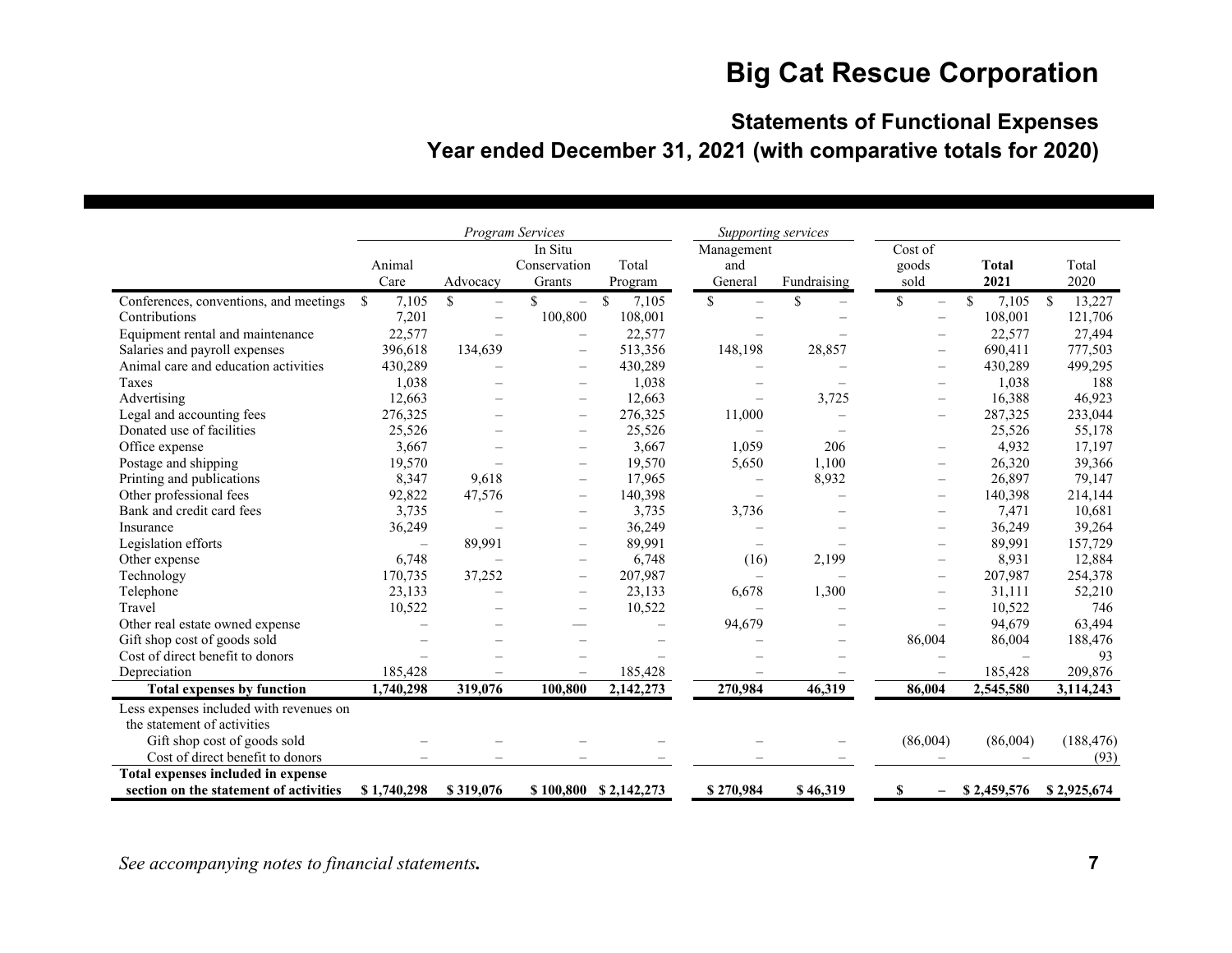### **Statements of Cash Flows Years ended December 31, 2021 and 2020**

|                                                          | 2021        | 2020        |
|----------------------------------------------------------|-------------|-------------|
| Cash flows from operating activities:                    |             |             |
| Increase in net assets                                   | \$1,165,679 | \$1,586,074 |
| Adjustments to reconcile increase in net assets          |             |             |
| to net cash provided by operating activities:            |             |             |
| Depreciation                                             | 185,428     | 209,876     |
| Net change in value of endowment funds                   | (103, 616)  | (55,205)    |
| Net gain on investments                                  | (92, 837)   | (20, 654)   |
| Changes in operating assets and liabilities:             |             |             |
| Grants and contributions receivable                      | 108,242     | (16, 678)   |
| Inventory                                                | 31,804      | 80,589      |
| Accounts payable and accrued expenses                    | (57, 715)   | 8,655       |
| Net cash provided by operating activities                | 1,236,985   | 1,792,657   |
| Cash flows from investing activities:                    |             |             |
| Principal payments received from mortgages receivable    | 6,260       | 5,255       |
| Issuance of new mortgage receivable                      | (85,000)    |             |
| Redemptions of certificates of deposit, net of purchases | 102,933     | 511,572     |
| Purchases of investments                                 | (635, 106)  | (32,760)    |
| Proceeds from sale of other real estate                  | 74,646      |             |
| Proceeds from sale of investments                        | 7,271       | 27,846      |
| Purchases of property and equipment                      | (68, 387)   | (12, 628)   |
| Net cash used in investing activities                    | (597, 383)  | 499,285     |
| Net change in cash and cash equivalents                  | 639,602     | 2,291,942   |
| Cash and cash equivalents, beginning of year             | 6,674,110   | 4,382,168   |
| Cash and cash equivalents, end of year                   | \$7,313,712 | \$6,674,110 |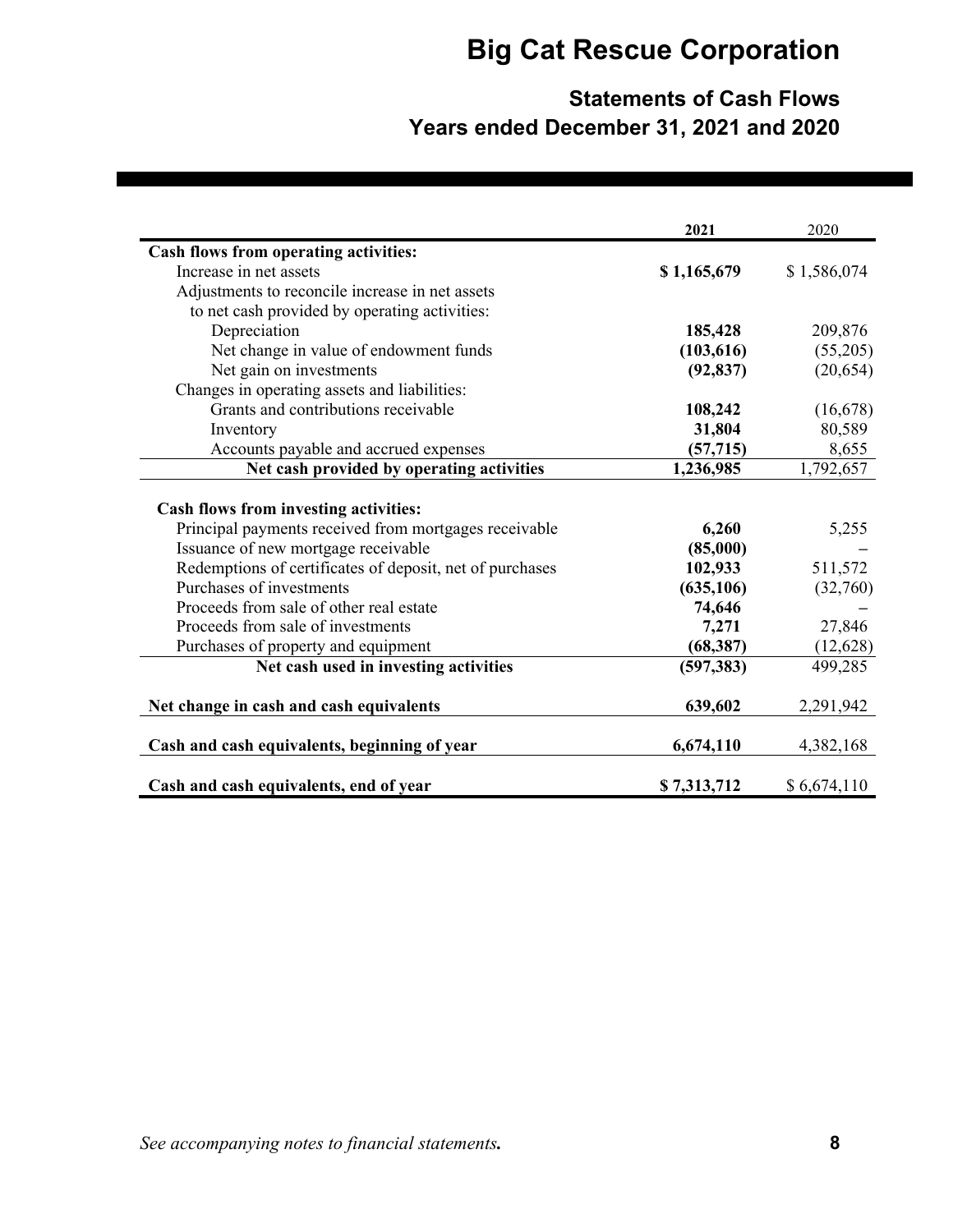**Notes to financial statements December 31, 2021 and 2020** 

#### **1. Nature of Activities**

Big Cat Rescue Corporation (the Organization) is a nonprofit organization in Hillsborough County, Florida which was formed under the laws of the State of Florida on April 4, 1995. Our Organization's mission is to provide the best home we can for the cats in our care, end abuse of big cats in captivity and prevent extinction of big cats in the wild. We accomplish this through educational guided tours of the sanctuary, which houses a substantial number of abused, abandoned, orphaned or retired big cats, school education programs, multi-month training programs including housing for interns from around the world, advocacy, and support of in situ conservation projects.

The primary sources of income from the Organization normally are derived from educational tours and contributions from individuals, foundations and corporations. We stopped doing general public tours in March 2020 due to COVID and as a result had no tour revenue in 2021.

#### **2. Significant Accounting Policies**

The financial statements are prepared in accordance with accounting principles generally accepted in the United States of America.

#### **Basis of Presentation**

The accompanying financial statements have been prepared on the accrual basis of accounting in accordance with generally accepted accounting principles. Net assets and revenues, expenses, gains and losses are classified based on the existence or absence of donor-imposed restrictions. Accordingly, net assets of the Organization and changes therein are classified and reported as follows:

Net assets without donor restrictions – Net assets that are not subject to donor-imposed restrictions and may be expended for any purpose in performing the primary objectives of the Organization. The Organization's board may designate assets without restrictions for specific operational purposes from time to time.

Net assets with donor restrictions – Net assets subject to stipulations imposed by donors. Some donor restrictions are temporary in nature; those restrictions will be met by actions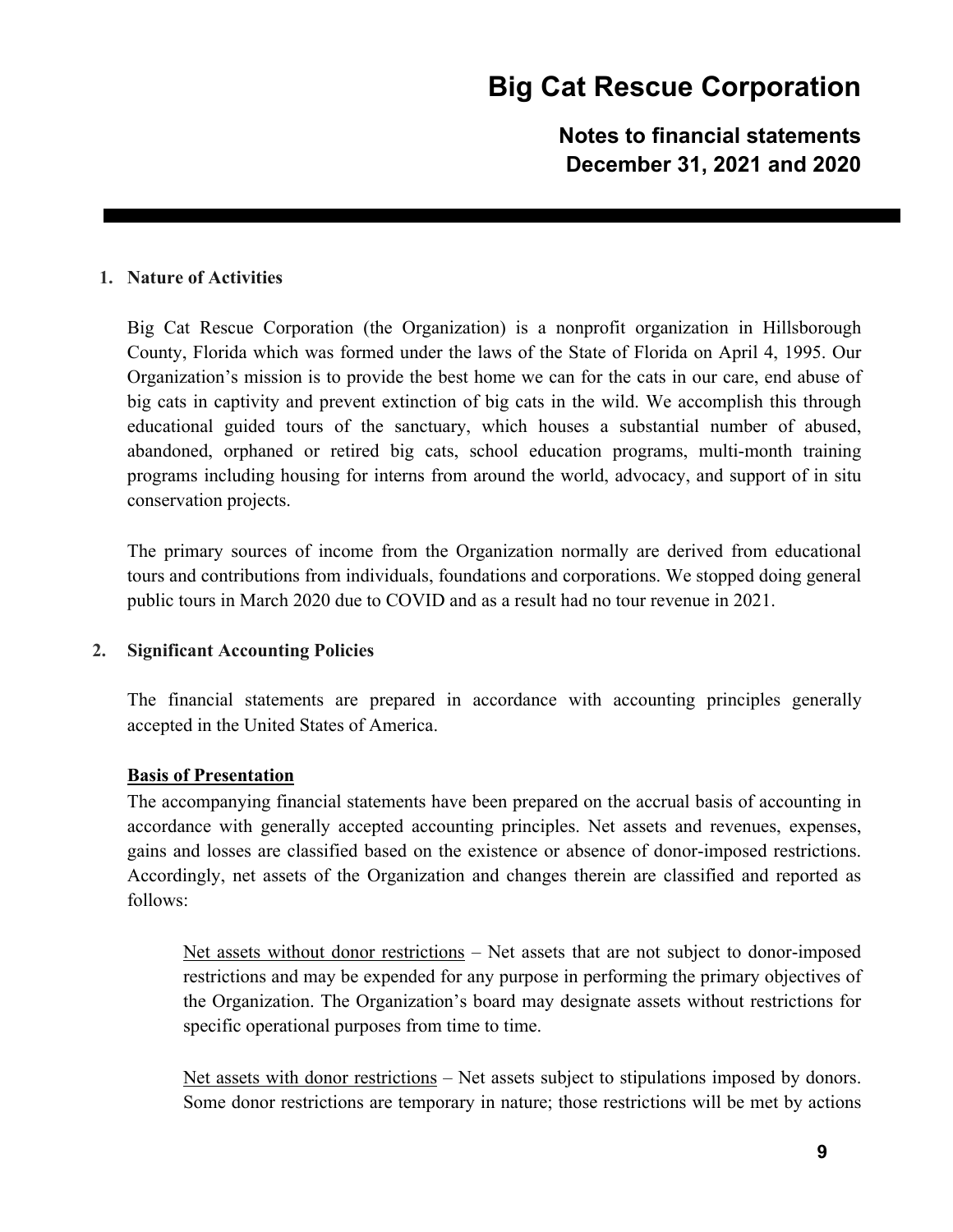### **Notes to financial statements December 31, 2021 and 2020**

of the Organization or by the passage of time. Other donor restrictions are perpetual in nature, where by the donor has stipulated the funds be maintained in perpetuity.

#### **Use of Estimates**

The preparation of financial statements in conformity with generally accepted accounting principles in the United States of America requires management to make estimates and assumptions that affect certain reported amounts and disclosures. Accordingly, actual results could differ from those estimates.

#### **Cash and Cash Equivalents**

The Organization considers all highly liquid investments with a maturity of three months or less when purchased to be cash equivalents. The Organization places its cash with high quality financial institutions. At times, cash may be in excess of FDIC insurance limits. The Organization does not believe it is exposed to any significant credit risk on cash.

#### **Contributions and Unconditional Promises**

Contributions and unconditional promises to give are measured at their fair values and are reported as an increase in net assets when received. Contributions are recorded as unrestricted, temporarily restricted, or permanently restricted support depending on the existence or nature of any donor restrictions. Contributions that are restricted by the donor are reported as increases in net assets without donor restrictions if the restrictions expire or are otherwise satisfied in the fiscal year in which the contributions are recognized. Contributions receivable are written off when deemed uncollectible.

Amounts restricted for future periods or restricted for specific purposes are reported as net assets with donor restrictions. When a donor-stipulated time restriction ends, or a purpose restriction is accomplished, the restricted net assets are reclassified to net assets without restrictions and reported as satisfactions of program restrictions and net assets released. Conditional contributions are recognized as revenue when the conditions on which they depend have been substantially met.

#### **Inventory**

The Organization's inventory consists of gift shop merchandise. Inventory is valued at the lower of cost or net realizable value, and the cost of items is calculated using a first-in, first-out (FIFO) basis.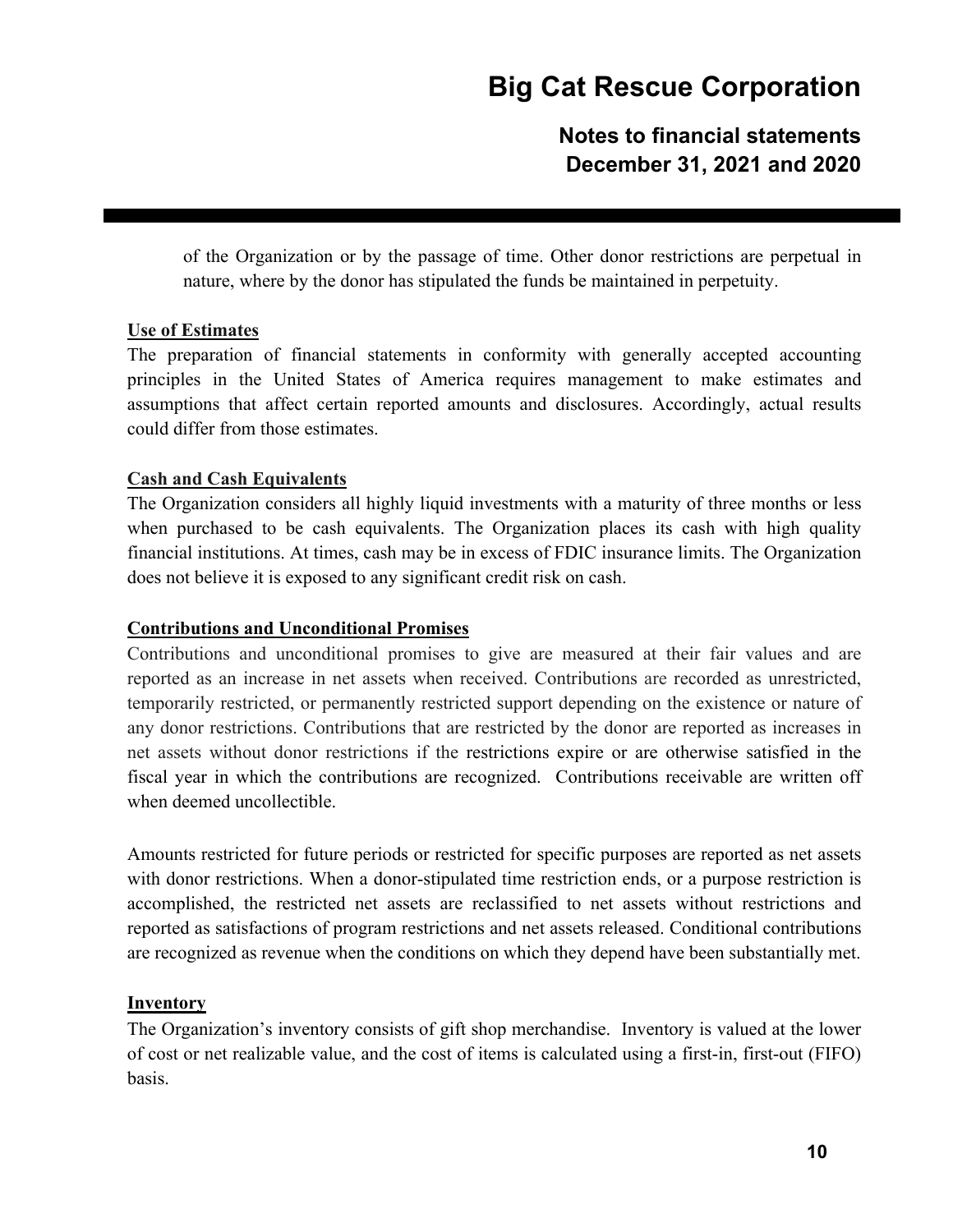**Notes to financial statements December 31, 2021 and 2020** 

#### **Mortgages Receivable and Allowance for credit losses**

Mortgages receivable primarily represent amounts due to the Organization from sales of investment properties. The Organization will occasionally issue a mortgage on a property that is not related to the sale of an investment property. Mortgages receivable are carried at their remaining unpaid balance. All loans are secured with mortgages on the underlying property. Interest income is recognized monthly as mortgage payments are due.

Mortgage receivables are determined to be past due or delinquent based on how recently payments have been received. The Organization establishes an allowance for credit losses based on management's evaluation of the collectability of mortgages, including the nature of the loan, estimated realizable value of the underlying collateral, historical loss experience, specific impaired loans, economic conditions, and other risk factors. Uncollectible loans are charged off when collection efforts have been exhausted. Properties re-acquired through foreclosure or similar action are recorded at the lesser of the remaining mortgage balance or the fair value of the property on the date re-acquired. No allowance for credit losses was recorded as of December 31, 2021 and 2020.

#### **Other Real Estate Owned**

The Organization has received real estate through donations and has also purchased real estate. When the Organization holds the property as an investment, the property is classified as Other Real Estate Owned on the Statement of Financial Position. Such property is reported at cost, if purchased; and if received as a donation, is initially recorded at fair value. The fair values of such assets are determined by independent appraisals and/or other relevant factors.

After acquisition, the property is not depreciated and is reported at cost unless the fair value of the property drops below the cost, in which case the property is reported at fair value.

#### **Property and Equipment**

Property and equipment is recorded at the cost purchased or fair value at date of gift, if contributed, and is depreciated using the straight-line method over the estimated useful life of the respective asset, which is 5 years for equipment and vehicles and 39 years for buildings and structures. The Organization's policy is to record capital expenditures greater than \$2,500 as property and equipment.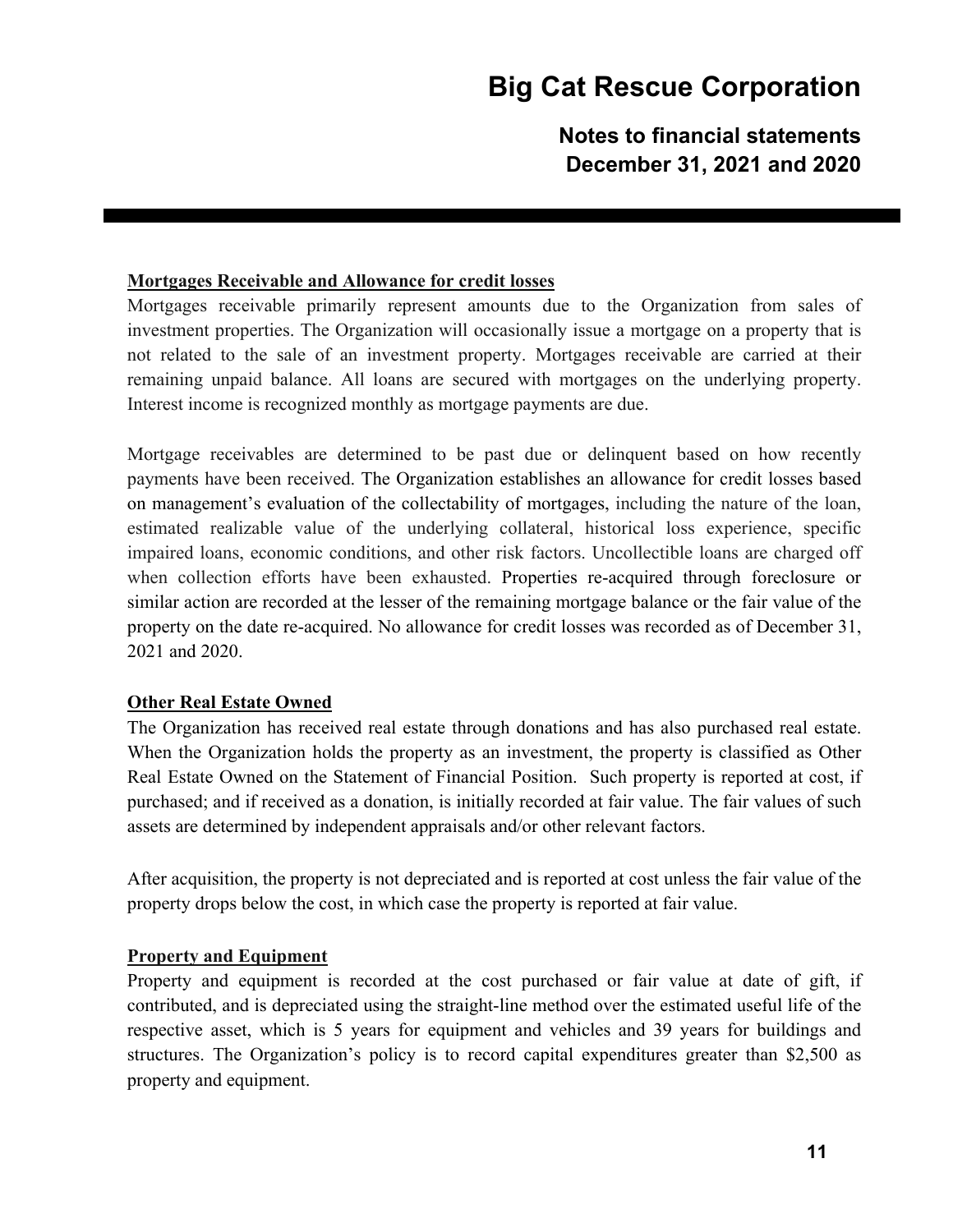**Notes to financial statements December 31, 2021 and 2020** 

#### **Admissions, Merchandising, and Grant Revenues**

The Organization records admissions, merchandising and grant revenues as earned. The Organization records gifts of long-lived assets as revenue when they are received unconditionally, at their fair value.

#### **Animal Collections**

In accordance with industry practice, animal collections are recorded at the nominal amount of \$1, as there is no objective basis for establishing value. Additionally, animal collections have numerous attributes, including species, age, sex and endangered status, whereby it is impracticable to assign value. The Organization does not purchase animals. Rescue costs are recorded as expenditures as they are incurred.

#### **Donated Use of Facilities, Materials and Services**

Vehicles, materials and the use of facilities received as donations are recorded and reflected in the accompanying financial statements at their fair values at the date of receipt. During 2021 and 2020, the Organization was donated the use of facilities at two shopping malls with a value of \$25,526 and \$55,178, respectively. The use of facilities in one of the shopping malls ended in January 2021.

Donated professional services (which include accounting and legal services) are reflected in the statement of activities at their fair value. The Organization recorded no donated professional services during the years ended December 31, 2021 and 2020.

Volunteer services not requiring specialized skills are not reflected in the financial statements. The Organization received 55,371 and 37,615 volunteer hours donated by volunteers and interns during the years ended December 31, 2021 and 2020, respectively.

#### **Functional Allocation of Expenses**

The costs of providing the Organization's various programs and other activities have been summarized on a functional basis in a separate statement of functional expenses. Accordingly, certain costs have been allocated to program services, management and general and fund-raising.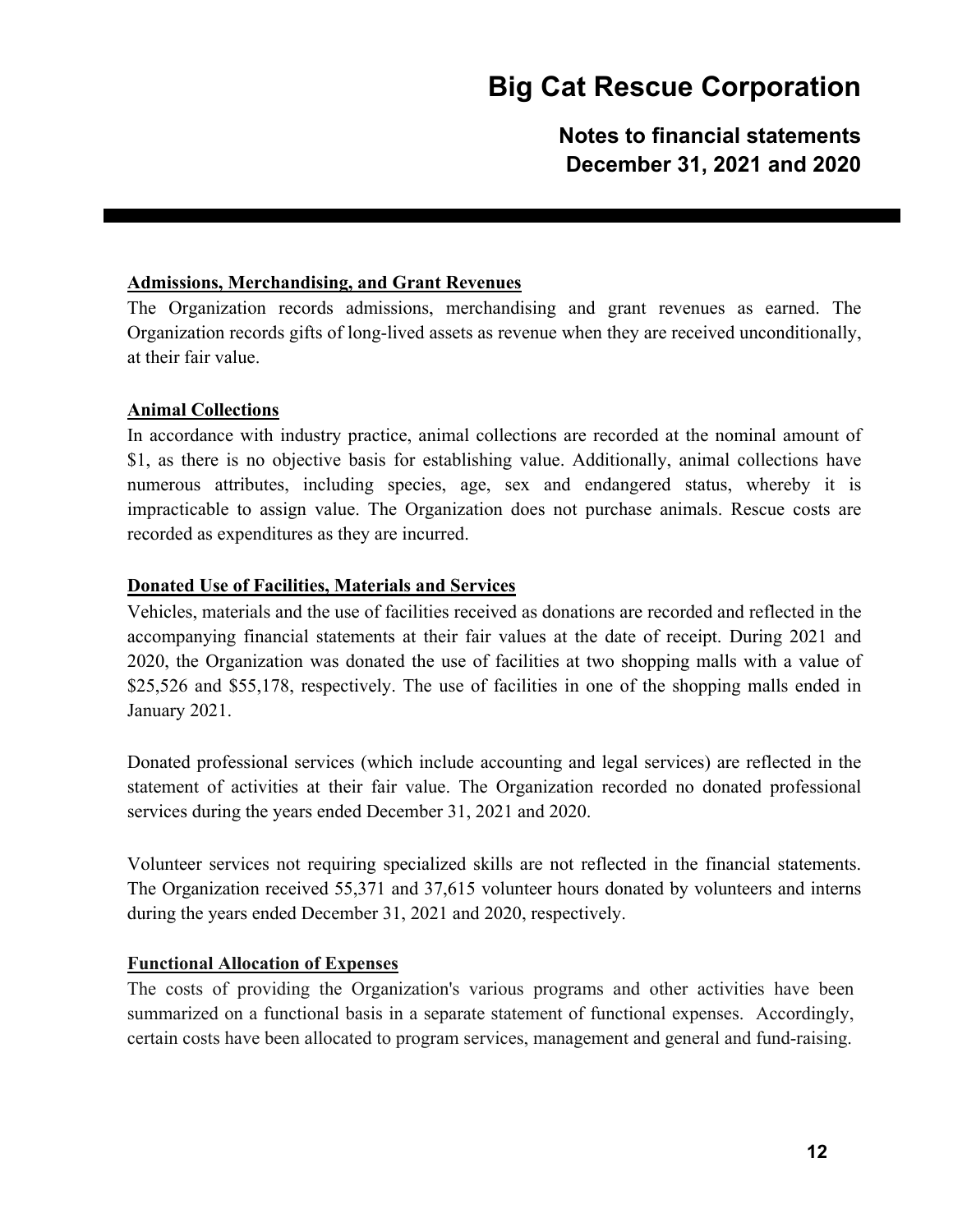**Notes to financial statements December 31, 2021 and 2020** 

#### **Advertising**

The Organization follows the policy of charging the costs of advertising to expense as incurred. Advertising expense was \$16,388 and \$46,923, respectively for the years ending December 31, 2021 and 2020.

#### **Fair Value of Financial Instruments**

The fair value of financial instruments is measured as the amount that could be received upon the sale of an asset or paid to transfer a liability in an orderly transaction between market participants at the measurement date. A fair value hierarchy is used to prioritize the quality and reliability of the information used to determine fair values. Categorization within the fair value hierarchy is based on the lowest level of input that is significant to the fair value measurement. The fair value hierarchy is defined into the following three categories:

Level 1: Quoted market prices in active markets for identical assets or liabilities.

- Level 2: Observable market-based inputs or unobservable inputs corroborated by market data.
- Level 3: Unobservable inputs not corroborated by market data.

Fair value estimates discussed herein are based upon certain market assumptions and pertinent information available to management. The respective carrying value of certain on-balance-sheet financial instruments approximated their fair values due to the short-term nature of these instruments. These financial instruments include cash and equivalents, certificates of deposit, grants and contributions receivable, inventory, accounts payable and accrued expenses.

#### **Income Tax Status**

The Organization qualifies as a tax-exempt organization under Section  $501(c)(3)$  of the Internal Revenue Code (IRC).

The Organization is subject to tax on unrelated business income related to merchandise sales revenues. No income tax provision has been accrued in the financial statements because the amounts have been determined to be immaterial. Management is not aware of any activities that would jeopardize the Organization's tax-exempt status.

The Organization follows the income tax standard for uncertain tax positions. The Organization has evaluated their tax positions and determined they have no uncertain tax positions as of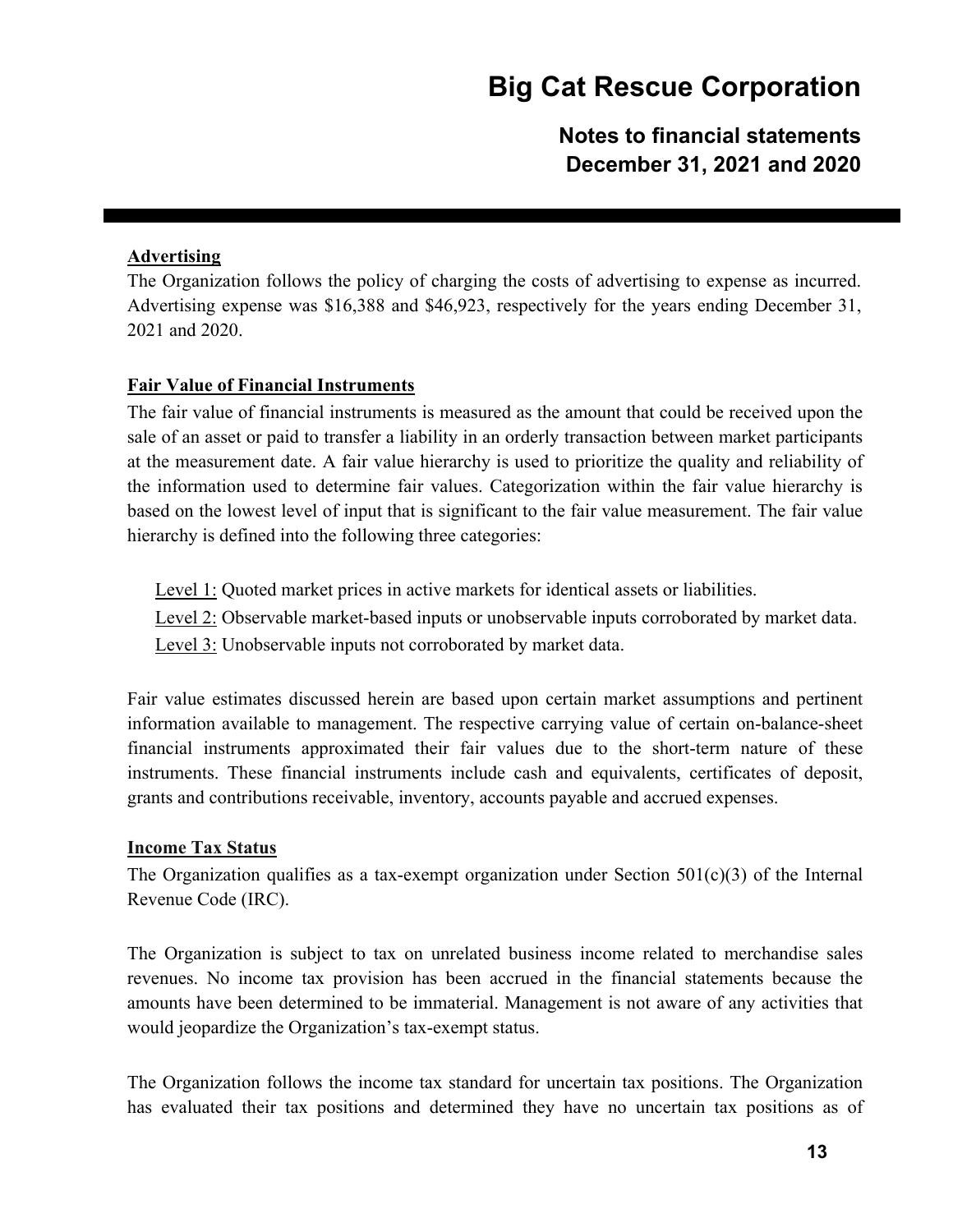### **Notes to financial statements December 31, 2021 and 2020**

December 31, 2021. Should the Organization's tax returns be challenged in the future, the Organization's 2018 tax year and years thereafter are open for examination by the IRS.

#### **Summarized Financial Information for 2020**

The financial information for the year ended December 31, 2020, presented for comparative purposes, is not intended to be a complete presentation. Such information does not include sufficient detail to constitute a presentation in conformity with accounting principles generally accepted in the United States of America (GAAP). Accordingly, such information should be read in conjunction with our audited financial statements for the year ended December 31, 2020, from which the summarized information was derived.

#### **3. Beneficial interest in endowment funds held by others**

The Organization has four endowment funds with the Community Foundation of Tampa Bay (Community Foundation). Two of these funds are shown on the Balance Sheet as "Beneficial interest in endowment fund held by others" and represent the Organization's undivided interest in a pool of investment assets held and managed by the Community Foundation. The funds were established to provide future financial support to the Organization. The endowment plus the earnings on the endowment investments are recorded as net assets with donor restrictions. Grants paid to the Organization from these funds are reported as releases of net assets with donor restrictions in the Statement of Activities and Changes in Net Assets.

The majority of the endowment assets are traded in active markets and would be classified as Level 1 assets in the fair value hierarchy. The Community Foundation reports the endowment value to the Organization. The fair value of the Organization's interest in these assets are as follows:

| December 31,          | 2021        | 2020      |
|-----------------------|-------------|-----------|
| Challenge grant $#3$  | 396,845     | \$356,733 |
| Endowment fund        | 692,660     | 629,156   |
| Total endowment funds | \$1,089,505 | \$985,889 |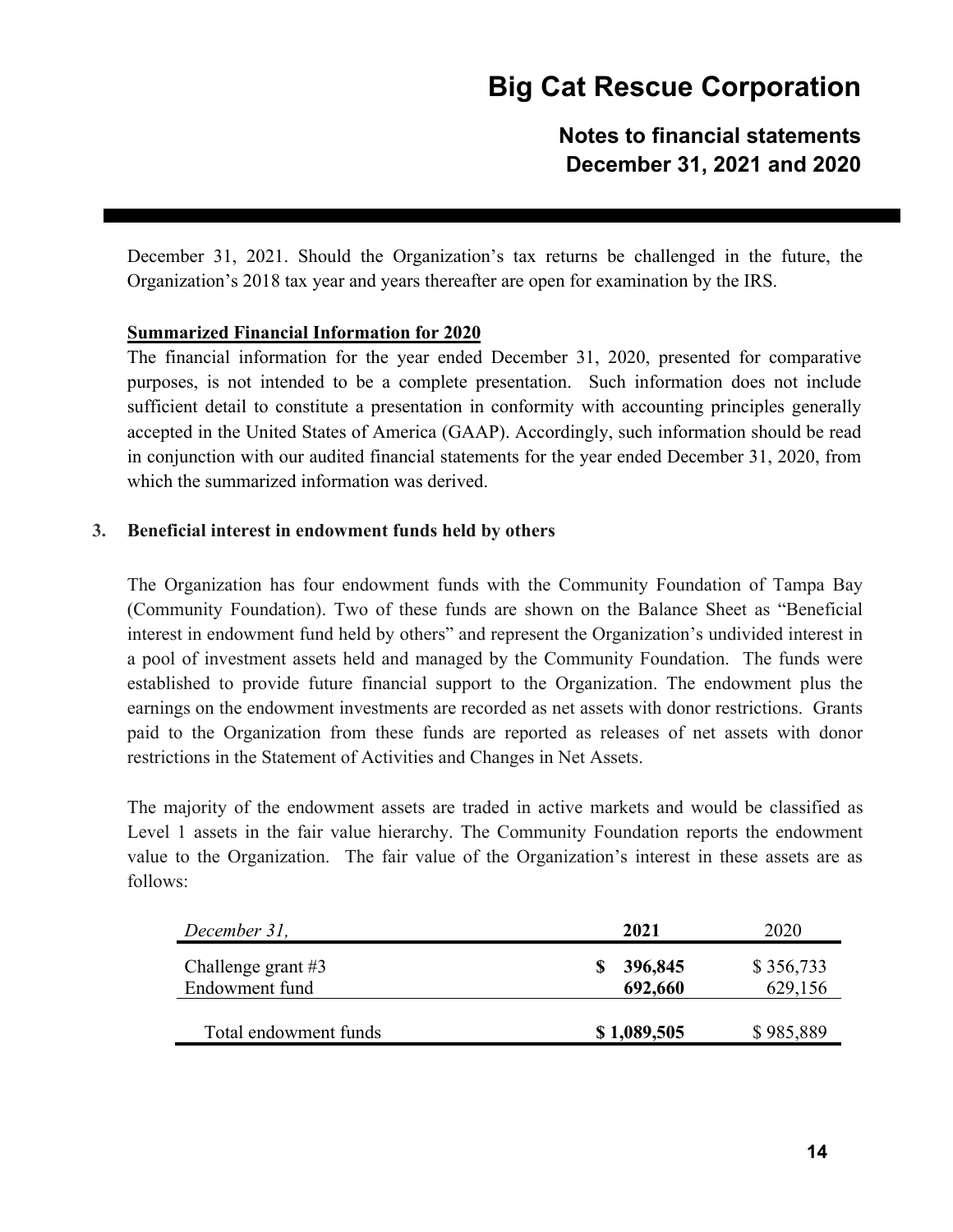### **Notes to financial statements December 31, 2021 and 2020**

The changes in the fair value of the endowment interest are as follows for the years ended December 31, 2021 and 2020:

| Year ended December 31,                                                        | 2021                            | 2020                             |
|--------------------------------------------------------------------------------|---------------------------------|----------------------------------|
| Fair value, beginning of year<br>Grants to the Organization<br>Change in value | 985,889<br>(45, 458)<br>149,074 | \$930,684<br>(43, 872)<br>99,077 |
| Fair value, end of year                                                        | \$1,089,505                     | \$985,889                        |

In addition to the funds disclosed above, the Community Foundation holds two additional funds designated as benefiting the Organization. The Community Foundation has variance power over these funds, which allows the Community Foundation to modify any restrictions on the funds, including re-designating the funds to another beneficiary organization, as determined by the sole judgment of the Community Foundation's governing board. As a result, these funds are not considered assets of the Organization and are not included in the Organization's financial statements. The Organization records distributions from designated funds as unrestricted support.

The fair value of the two designated funds, which are not included in the Organization's financial statements, are as follows for the year ended December 31, 2021 and 2020:

| As of December 31,     | 2021      | 2020      |
|------------------------|-----------|-----------|
| Designated fund $#1$   | \$228,602 | \$207,643 |
| Designated fund $#2$   | 119,123   | 107,082   |
| Total designated funds | \$347,725 | \$314,725 |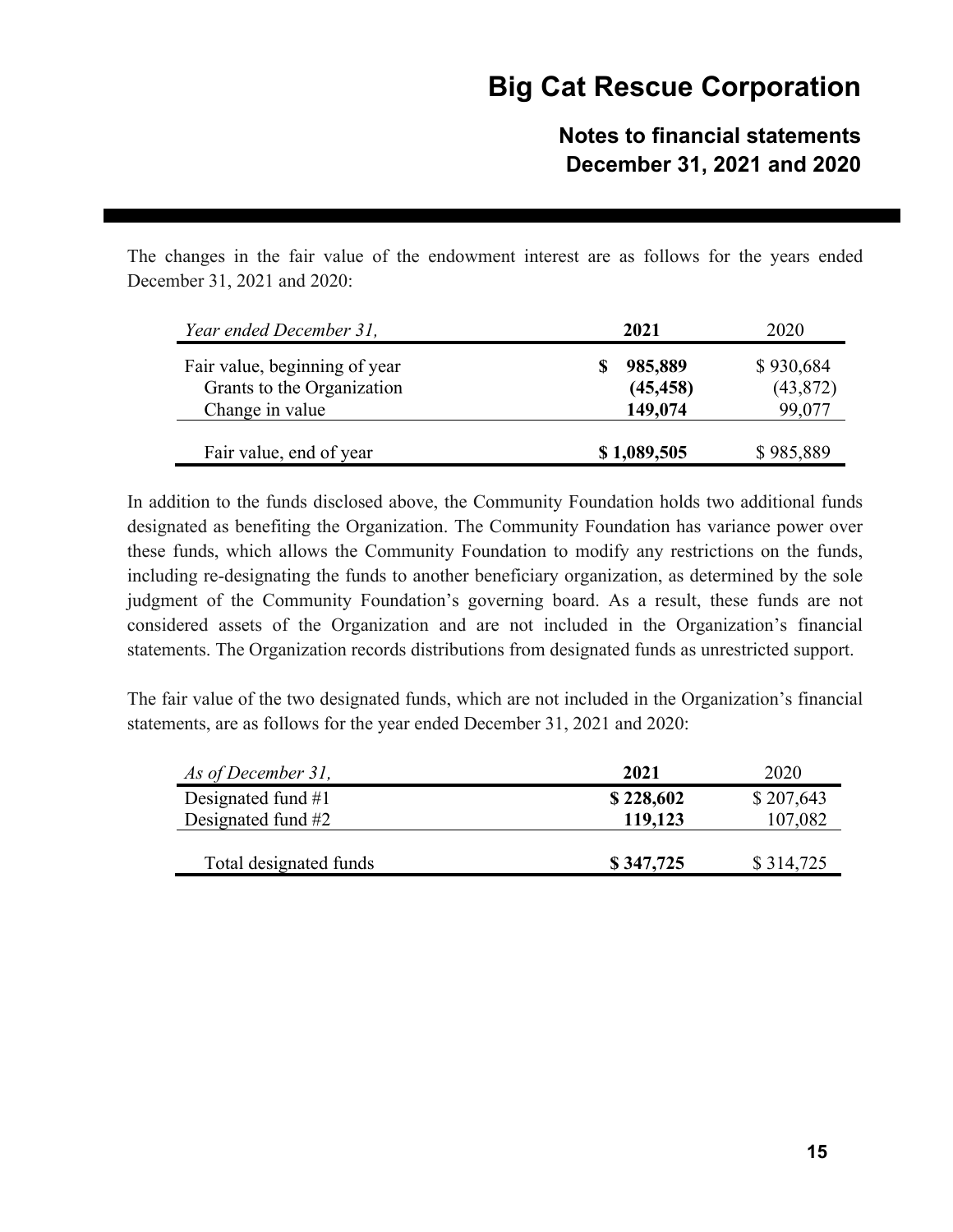**Notes to financial statements December 31, 2021 and 2020** 

#### **4. Mortgages Receivable**

The Organization provides financing, secured by mortgages, for sales of real estate investments. At December 31, 2021 and 2020, loans receivable consists of the following:

| As of December 31,                                                                                                                                           | 2021      | 2020      |
|--------------------------------------------------------------------------------------------------------------------------------------------------------------|-----------|-----------|
| Mortgage receivable (Lantana), interest at 8%;<br>monthly principal and interest payments of \$653;<br>due January 16, 2045; secured by land and<br>building | \$82,581  | \$ 83,760 |
| Mortgage receivable (Oconee), interest at 9.50%;<br>monthly principal and interest payments of \$631;<br>due March 15, 2042; secured by land and             |           |           |
| building                                                                                                                                                     | 64,910    | 66,329    |
| Mortgage receivable (Meadowview), interest at<br>4.50%; monthly principal and interest payments<br>of \$502; due August 1, 2048; secured by land and         |           |           |
| building                                                                                                                                                     | 90,491    | 93,544    |
| Mortgage receivable (Nassau), interest at 7.75%;<br>monthly principal and interest payments of \$700;                                                        |           |           |
| due July 1, 20481; secured by land and building                                                                                                              | 84,391    |           |
| <b>Total mortgages receivable</b>                                                                                                                            | 322,373   | 243,633   |
| Less: current portion                                                                                                                                        | (6, 524)  | (4,286)   |
| Mortgages receivable, long term                                                                                                                              | \$315,849 | \$239,347 |

The principal amounts due on mortgages receivable for years subsequent to December 31, 2021 are as follows:

| <b>Year ending December 31:</b> |             |
|---------------------------------|-------------|
| 2022                            | 6,524<br>\$ |
| 2023                            | 7,015       |
| 2024                            | 7,545       |
| 2025                            | 8,195       |
| 2026                            | 8,623       |
| Thereafter                      | 284,471     |
|                                 | \$322,373   |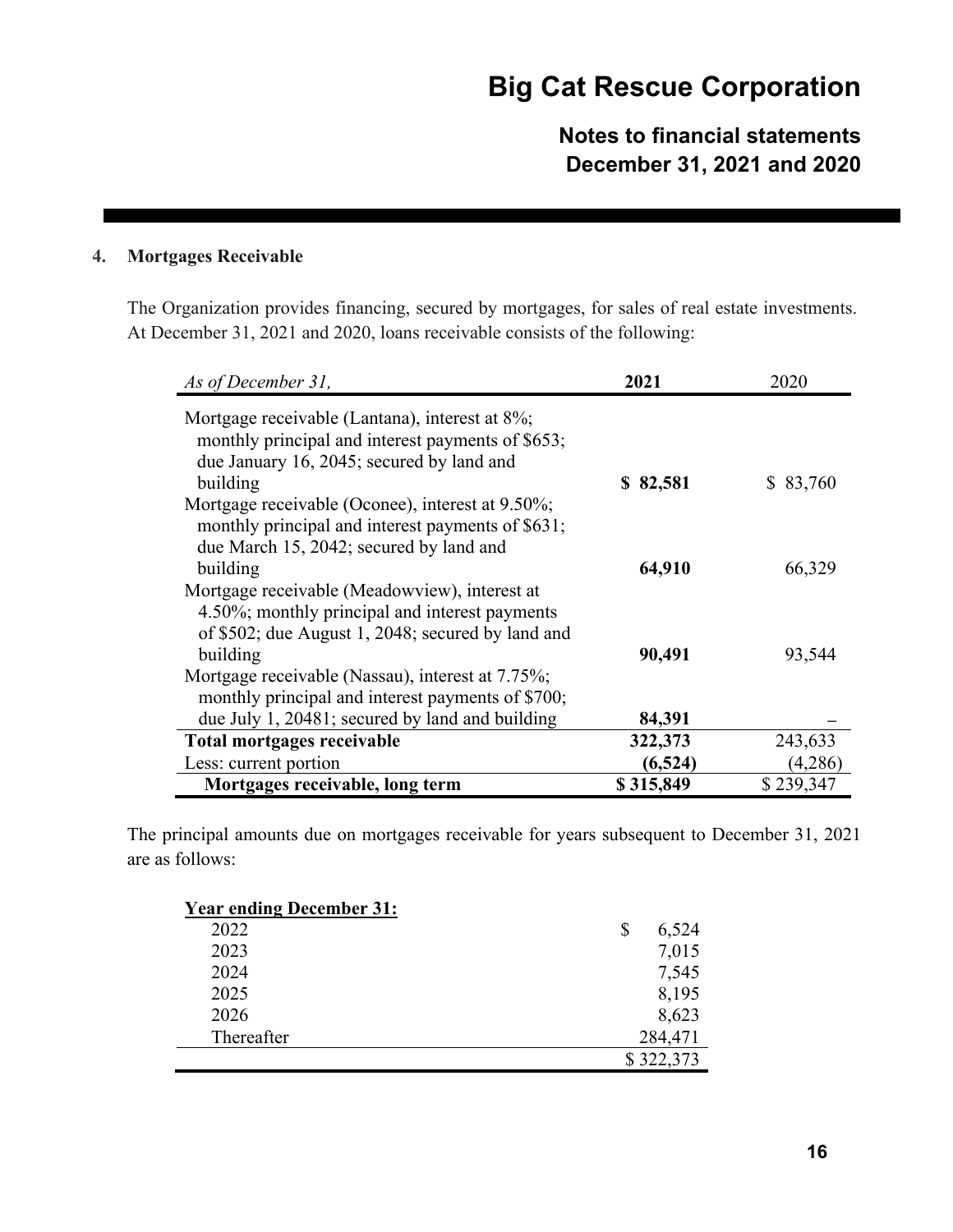### **Notes to financial statements December 31, 2021 and 2020**

#### **5. Property and Equipment**

Property and equipment at December 31, 2021 and 2020 consists of the following:

| December 31,                   | 2021        | 2020        |
|--------------------------------|-------------|-------------|
| Land                           | \$2,347,548 | \$2,347,548 |
| Buildings and structures       | 2,457,621   | 2,431,324   |
| Equipment                      | 596,645     | 554,555     |
| Vehicles                       | 236,682     | 236,682     |
| Office equipment               | 98,822      | 98,822      |
|                                | 5,737,318   | 5,668,931   |
| Less: accumulated depreciation | (1,590,555) | (1,405,127) |
|                                | \$4,146,763 | \$4,263,804 |

Depreciation expense for the years ended December 31, 2021 and 2020 was \$185,428 and \$209,876, respectively.

#### **6. Investments**

Investments are summarized as follows:

| December 31,      | 2021        |             | 2020     |              |
|-------------------|-------------|-------------|----------|--------------|
|                   | Fair        |             | Fair     |              |
|                   | Value       | Cost        | Value    | Cost         |
| <b>Stocks</b>     | 44,130<br>S | 49,964<br>S | \$37,928 | 46,717<br>\$ |
| Gold coins        | 135,923     | 139,230     | 55,385   | 65,793       |
| Cryptocurrency    | 633,932     | 633,932     |          |              |
| Total investments | \$813,985   | \$823,126   | \$93,313 | \$112,510    |

Accounting literature establishes a fair value hierarchy that prioritizes the inputs to valuation techniques used to measure fair value. This hierarchy consists of three broad levels: Level 1 inputs consist of quoted prices in active markets for identical assets, Level 2 inputs are observable market-based values of similar assets, and Level 3 inputs are unobservable and have the lowest priority. At December 31, 2021 and 2020, fair value by asset category is as follows: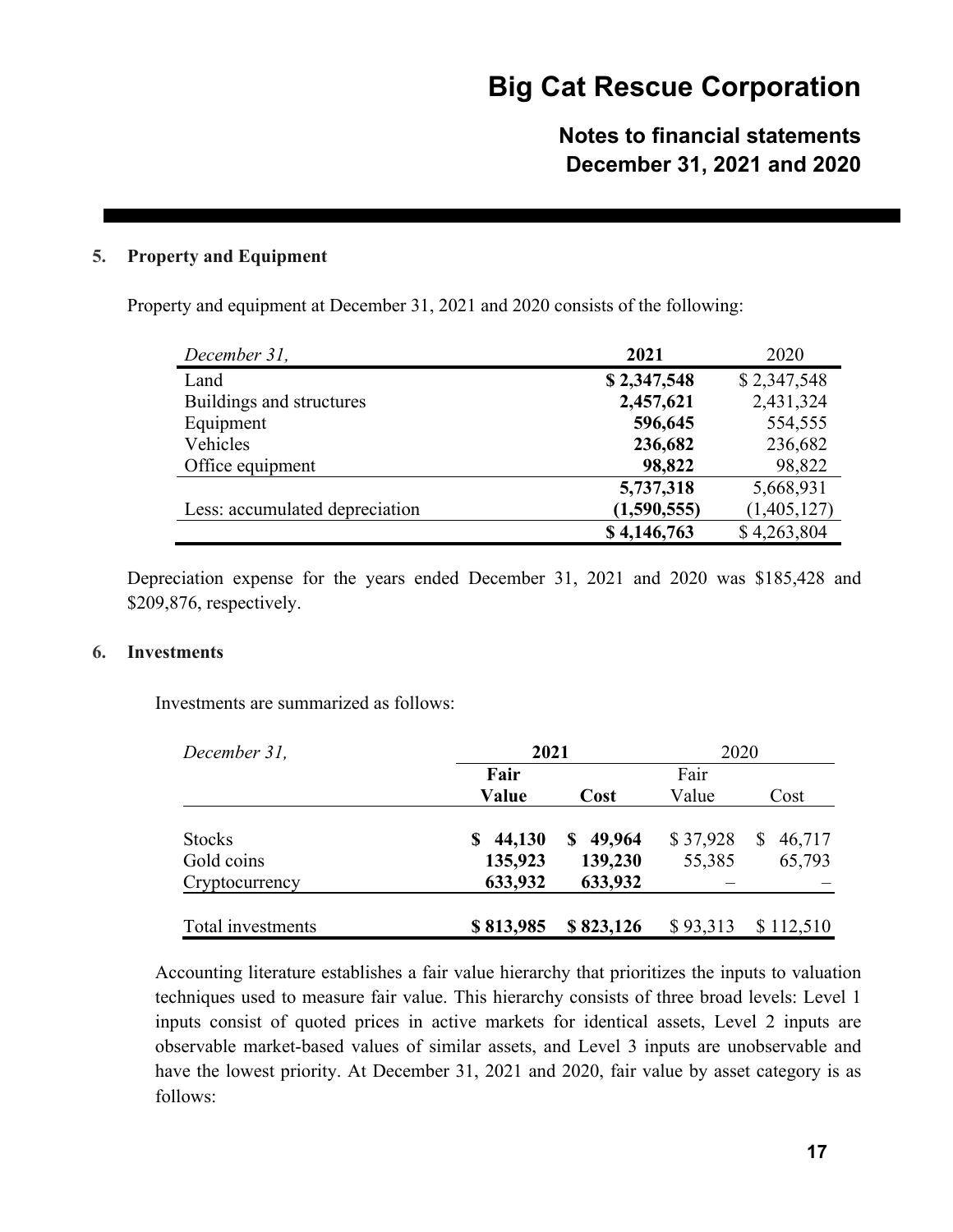### **Notes to financial statements December 31, 2021 and 2020**

|                   | <b>Level 1</b> | <b>Level 2</b>           | Level 3       | <b>Total</b>           |
|-------------------|----------------|--------------------------|---------------|------------------------|
| December 31, 2021 |                |                          |               |                        |
| <b>Stocks</b>     | 44,130         | $\mathbb{S}$             | \$            | 44,130<br><sup>S</sup> |
| Gold coins        |                | 135,923                  |               | 135,923                |
| Cryptocurrency    | 633,932        |                          |               | 633,932                |
| Total investments | \$678,062      | \$135,923                | \$            | \$813,985              |
|                   |                |                          |               |                        |
|                   | <b>Level 1</b> | <b>Level 2</b>           | Level 3       | <b>Total</b>           |
| December 31, 2020 |                |                          |               |                        |
| <b>Stocks</b>     | \$37,928       | \$                       | $\mathcal{S}$ | \$37,928               |
| Gold coins        |                | 55,385                   |               | 55,385                 |
| Total investments | \$37,928       | 55,385<br>$\mathbb{S}^-$ | \$            | \$93,313               |

Investment income from the above investments is reported as a change in net assets without donor restrictions. The following schedule details the investment income recognized in the statement of activities for the years ended December 31, 2021 and 2020, from these investments above as well as from the Organization's mortgages receivable, real estate and endowments:

| Year ended December 31,                       | 2021      | 2020      |
|-----------------------------------------------|-----------|-----------|
| Realized and unrealized gain from investments | \$205,903 | \$226,285 |
| Interest and dividend income                  | 26,215    | 45,862    |
| Income from other real estate owned           | 319,318   | 274,454   |
| Interest from mortgages receivable            | 19,236    | 17,431    |
| Beneficial interest in endowment funds        | 149,074   | 99,077    |
| Investment income                             | \$719,746 | \$663,109 |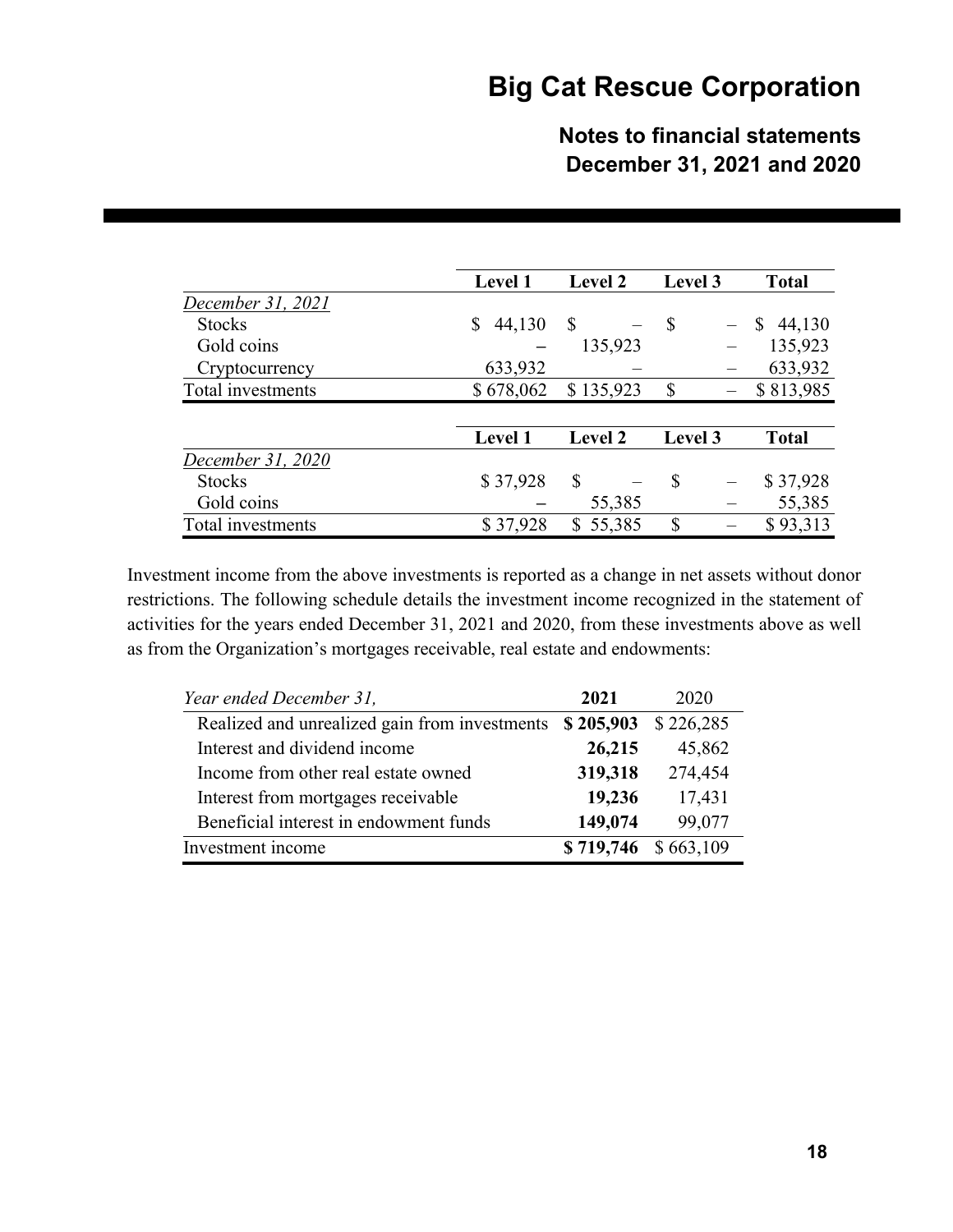**Notes to financial statements December 31, 2021 and 2020** 

#### **7. Liquidity**

The Organization's financial assets as of December 31, 2021 and available within one year of the balance sheet date for general expenditure are as follows:

| December 31,                            | 2021        |
|-----------------------------------------|-------------|
| Cash and equivalents                    | \$6,682,330 |
| Cash, board-designated reserve          | 631,382     |
| Certificates of deposit                 | 309,580     |
| Current portion of mortgages receivable | 6,524       |
| Investments                             | 813,985     |
| Grants and contributions receivable     | 118,137     |
| Inventory                               | 64,339      |
|                                         | \$8,626,277 |

The financial assets above have been reduced by amounts not available for general use because of donor imposed restrictions within one year of the balance sheet date.

The Organization's beneficial interest in endowment funds consist of restricted endowments held by others. The endowments are not readily available for general expenditure. As described in Note 3, the endowment funds make quarterly grants to the Organization. Approximately \$60,000 of grants from the endowment funds are expected to be made to the Organization within the next 12 months.

The Organization holds other real estate with a cost of \$1,898,151 which is available for sale. The Organization has no intention to sell these properties for liquidity purposes. However, the properties could be sold and the proceeds made available to the Organization if necessary.

#### **8. Retirement Plan**

The Organization sponsors a SIMPLE IRA contribution plan that covers the majority of all employees. The Organization contributes a matching contribution up to 3% of the employee's compensation for the calendar year. For the years ended December 31, 2021 and 2020 the Organization contributed \$16,157 and \$22,190, respectively, to the retirement plan.